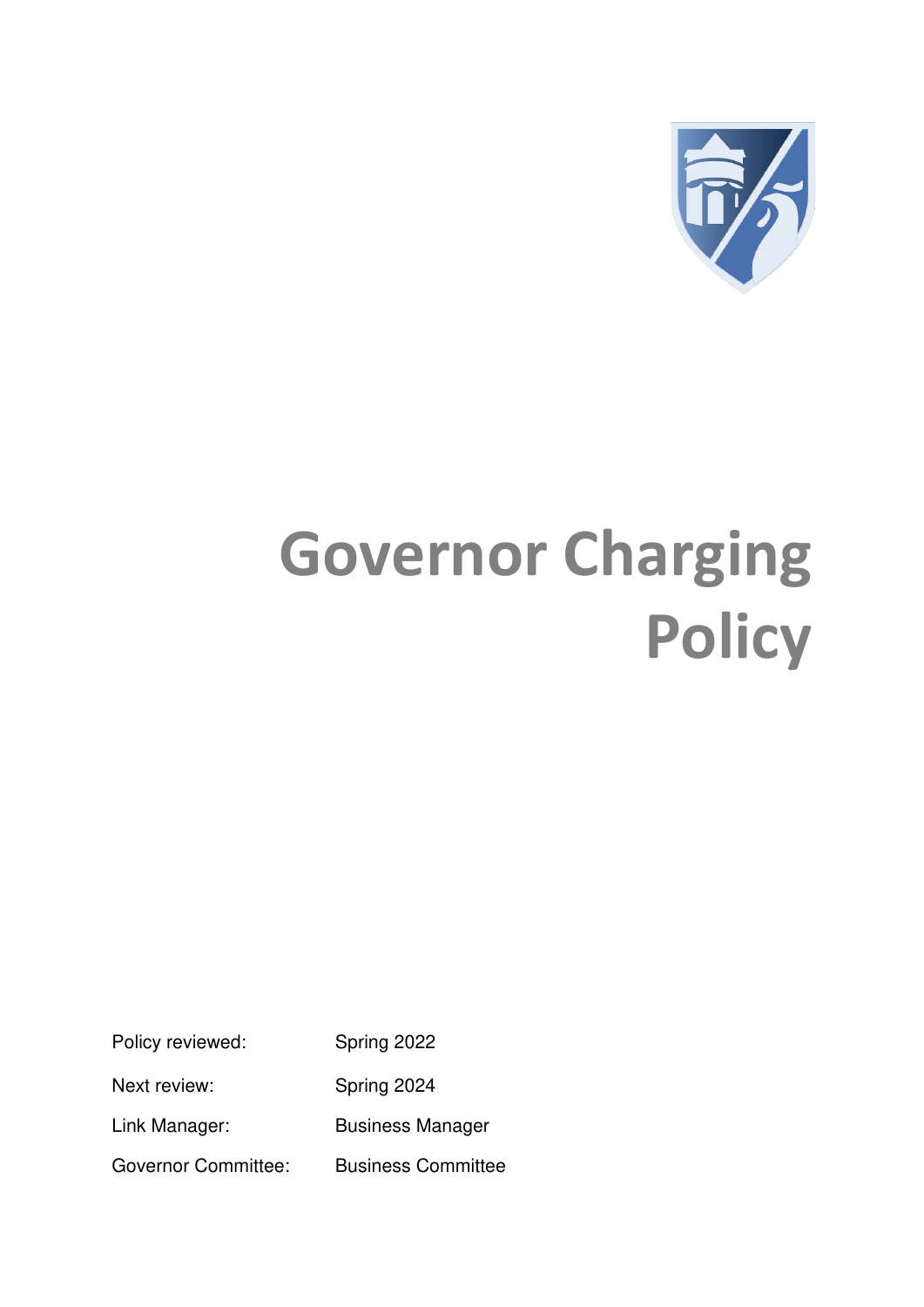## **Principle:**

The Governing Body are keen to ensure that charges are applied fairly and legally to students, to ensure that any additional activities offered by the school are financially viable, and that the school is meeting its legal obligations in terms of curriculum and pastoral provision.

### **Purpose:**

- To specify which activities will not/cannot be charged for
- To specify which activities will be charged for, and a procedure for this

### **The School & Governing Body will:**

- Not apply charges for the following:
	- o Admission to the School
	- $\circ$  Activities taking place during School hours, excluding the mid-day break. This does not necessarily apply to instrumental music lessons where a charge may be levied. This includes visits to places such as museums, exhibitions, etc.
	- o Books, stationery, instruments and materials where these are to be used in connection with education during School hours.
	- o Transport between School and any place that is visited during school time, for example, swimming baths, sports centres, museum trips, etc
	- $\circ$  Entry fees for a first attempt at any prescribed examination for which the student has been prepared in School and where the student has the requirement of the exam.
- Apply charges for the following:
	- o Items made by the students in Home Economics, Textiles, Design etc according to normal practice, if the items are to be taken home.
	- o Optional extras outside school hours. This will include travel, accommodation and any other costs
	- o Board and lodging where an activity takes place mainly during school hours,and involves overnight accommodation. A remission of these fees is offered to families on particular benefits and evidence must be provided.
	- o Examination fees where the examination is outside the system of those with statutory approval, or when the School does not provide tuition.
	- $\circ$  Recovery of examination fees if the student fails to complete course work or does not take a public examination.
	- $\circ$  Individual or group musical instrumental tuition, (which is not part of the full School curriculum) with prior agreement of the student's parents.
	- o Replacement for breakages, defaced, damaged or lost books or equipment where this is a result of a student's behaviour.
- The School will rely on voluntary contributions for various activities, but will not disadvantage any student because parents are unable to make a voluntary contribution. However, the School will have the right to cancel any advertised activity if there are insufficient voluntary contributions to cover the cost of that activity.